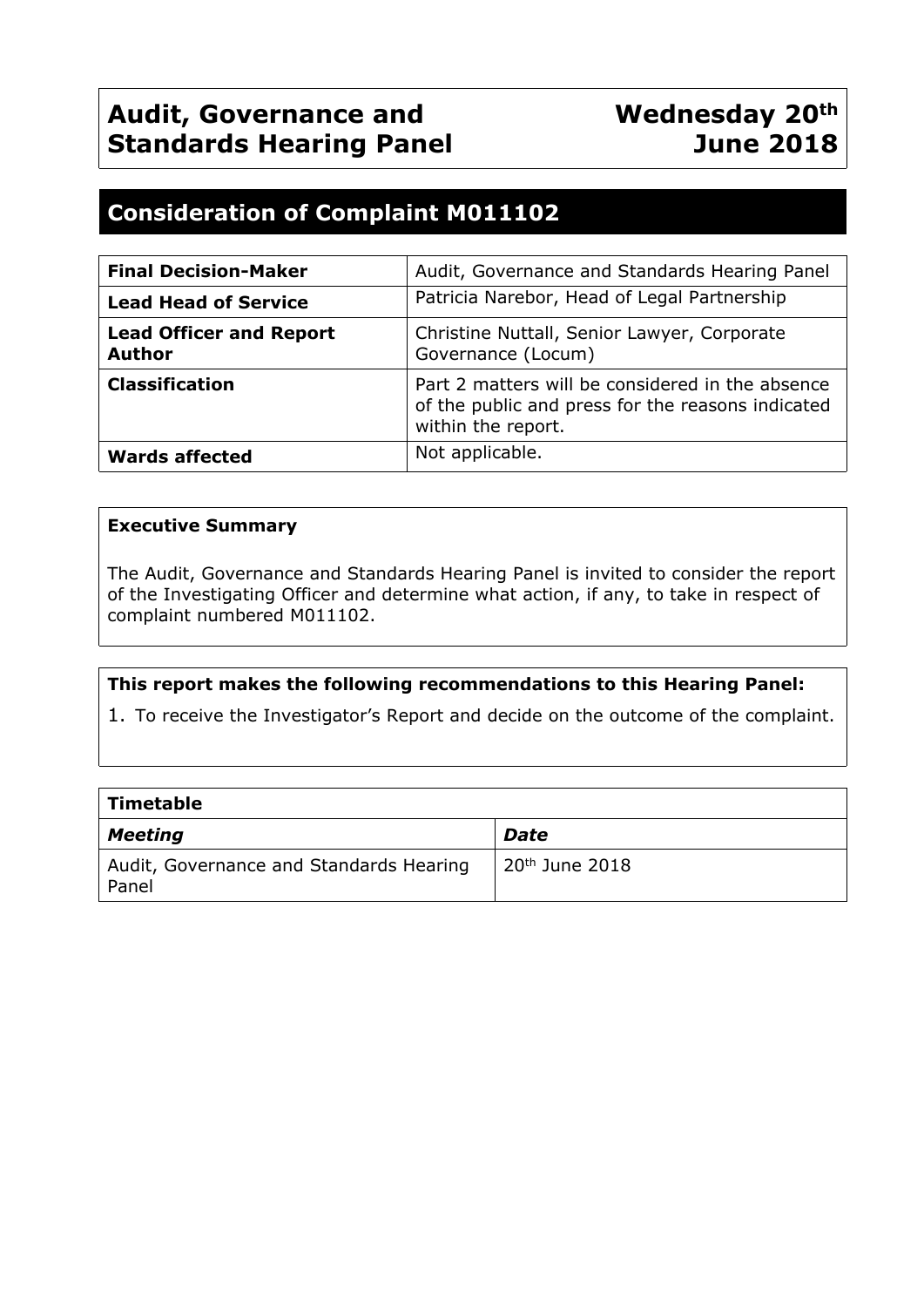# **1. INTRODUCTION AND BACKGROUND**

This report is divided into 2 parts. Part 1 is taken in the presence of the public and press. Part 2 items will be considered in the absence of the public and press for the reasons set out below.

#### **PART 1 – MATTERS TO BE CONSIDERED WITH THE PUBLIC AND PRESS PRESENT**

# **2. COMPLAINT**

The Monitoring Officer received a complaint under the Councillors' Code of Conduct, reference number M011102. The Monitoring Officer in consultation with the Independent Person decided that the complaint merited formal investigation and appointed an Investigating Officer to undertake the investigation and informed the Parties of the appointment.

The report of the Investigating Officer provides a summary of the business to be transacted in consideration of complaint numbered M011102.

# **3. EXCLUSION OF THE PRESS AND PUBLIC**

The Investigator's Report with Appendices have been withheld from public circulation and deposit pursuant to Section 100(B)(2) of the Local Government Act 1972 on the grounds that the matters may be determined with the press and public excluded.

The Hearing Panel may decide that the press and public be excluded from the meeting during consideration of matters set out in Part 2 pursuant to Section 100(A)4 of the Local Government Act 1972 on the grounds that they involve the likely disclosure of exempt information as defined in Paragraphs 1 and 2 of Part 1 of Schedule 12A to the Local Government Act 1972 and the public interest would not be served in publishing the information.

Paragraphs 1 and 2 of Part 1 of Schedule 12A exempts information relating to any individual and information which is likely to reveal the identity of an individual.

The Subject Member has requested that the hearing be held in private.

If the Hearing Panel declines to pass a resolution that the press and public be excluded from the meeting, the papers listed under Part 2 of this report will be made available to the public at the meeting and will be posted on the Council's website at the conclusion of the meeting.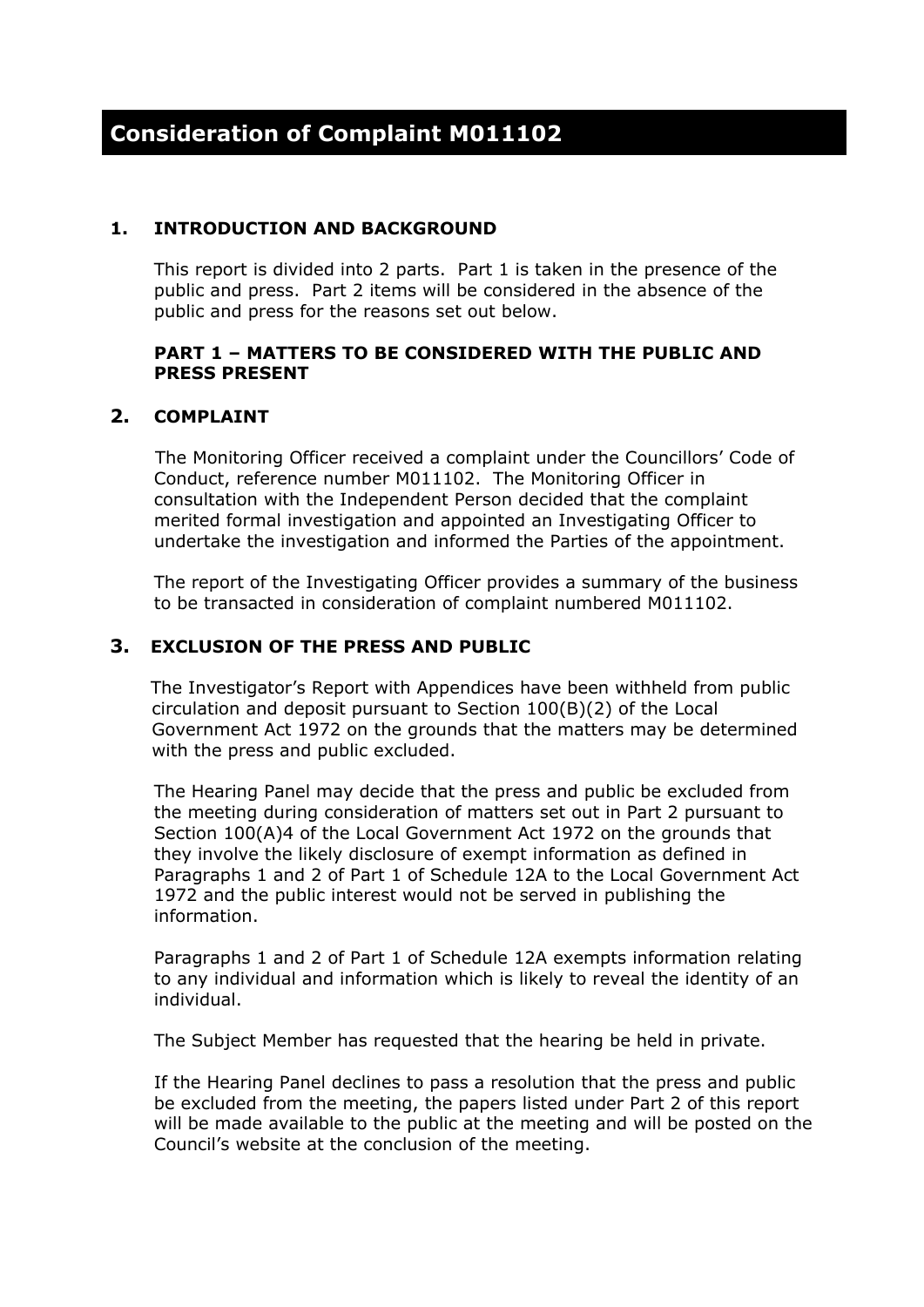# **PART 2 – MATTERS TO BE CONSIDERED WITHOUT THE PUBLIC AND PRESS PRESENT**

# **4. CONSIDERATION OF COMPLAINT MO11102**

The Hearing Panel is invited to consider the report of the Investigating Officer and determine what action, if any, to take in respect of the above Complaint.

| <b>Issue</b>                                    | <b>Implications</b>                                                                                                                                                                                                                                                                                 | Sign-off                     |
|-------------------------------------------------|-----------------------------------------------------------------------------------------------------------------------------------------------------------------------------------------------------------------------------------------------------------------------------------------------------|------------------------------|
| <b>Impact on Corporate</b><br><b>Priorities</b> | Maintaining appropriate<br>standards of Member conduct<br>contributes indirectly to all<br>Corporate Priorities.                                                                                                                                                                                    | Monitoring<br>Officer        |
| <b>Risk Management</b>                          | No risks have been identified for<br>this report.                                                                                                                                                                                                                                                   | Head of Legal<br>Partnership |
| <b>Financial</b>                                | There are no financial<br>implications arising from this<br>report.                                                                                                                                                                                                                                 | Head of Legal<br>Partnership |
| <b>Staffing</b>                                 | No staffing issues have been<br>identified in this report.                                                                                                                                                                                                                                          | Head of Legal<br>Partnership |
| Legal                                           | The Hearing Panel is required to<br>determine all complaints<br>referred to them by the<br>Monitoring Officer where a<br>Member of a Council in the<br>Borough is alleged to have<br>breached their respective<br>Councillors' Code of Conduct<br>under the provisions of the<br>Localism Act 2011. | Monitoring<br>Officer        |
| <b>Privacy and Data</b><br><b>Protection</b>    | The Hearing will increase the<br>volume of data held by the<br>Council. We will hold that data<br>in line with any requirements of<br>the Localism Act 2011 and the<br>Data Protection legislation.                                                                                                 | Head of Legal<br>Partnership |
| <b>Equalities</b>                               | There are no equality issues<br>associated with this report.                                                                                                                                                                                                                                        | Head of Legal<br>Partnership |
| <b>Crime and Disorder</b>                       | There are no crime and disorder<br>implications associated with this<br>report.                                                                                                                                                                                                                     | Head of Legal<br>Partnership |
| <b>Procurement</b>                              | Not applicable.                                                                                                                                                                                                                                                                                     | Head of Legal<br>Partnership |